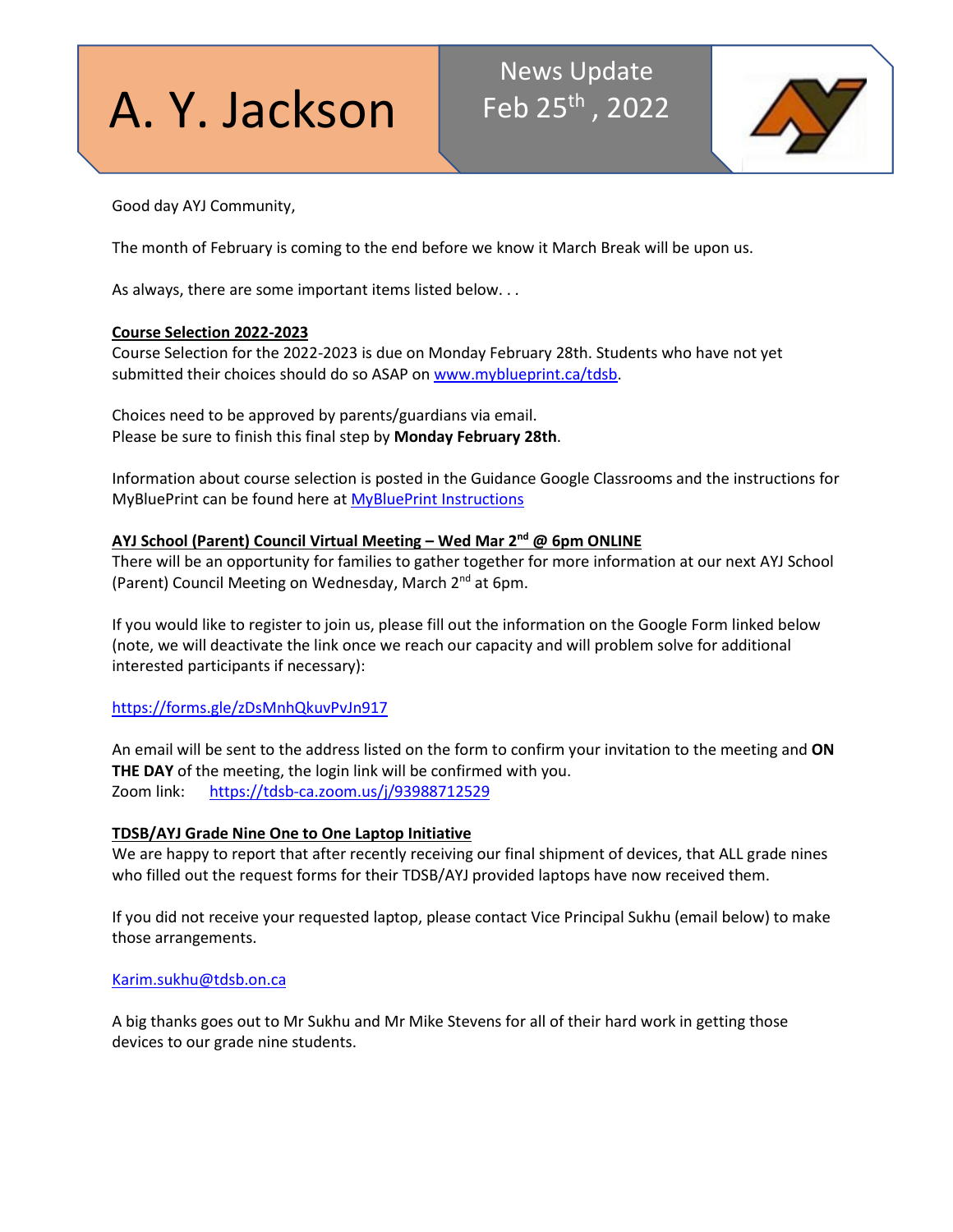#### **Yearbook 2021/2022**

Even amidst the pandemic, AYJ continues to be a vibrant place! Our yearbook editors and photographers have been busy capturing and memorializing some of our school's events, such as grads and school photos, sunrise breakfast, Halloween pumpkin carving contests, escape rooms, movie nights, etc., for this year's book. Students and their families are encouraged to purchase a school yearbook through cash-online. The cost of a yearbook is \$30 and they will be on sale from Feb. 11 – March 11, 2022. Don't miss out…reserve yours today!

<https://tdsb.schoolcashonline.com/Fee/Details/115560/153/False/True>

#### **Guidance Google Classrooms**

Students are asked to join the appropriate **Guidance Google Classroom** for updates from the Guidance Department throughout the year.

Grade 9 code: b27gbjp Grade 10 code: wctzhxp Grade 11 code: o7im42h Grade 12 code: cvlqkiu

#### **Important Upcoming Dates**

| Wednesday, March 2nd                                 | AYJ School (Parent) Council Mtg, 6pm via Zoom |
|------------------------------------------------------|-----------------------------------------------|
|                                                      | -details will follow                          |
| Friday, March 11 <sup>th</sup>                       | Final day of classes prior to MARCH BREAK     |
| Mon Mar 14 <sup>th</sup> to Fri Mar 18 <sup>th</sup> | <b>MARCH BREAK, School CLOSED, NO CLASSES</b> |
| Monday, March 21st                                   | First day of classes post MARCH BREAK         |

#### **February is African Heritage Month at the TDSB**

During the month of February, the Toronto District School Board proudly recognizes African Heritage Month. It is an occasion to celebrate the many achievements and contributions of peoples of African descent to Canada and the world. The chosen theme for 2021-2022 is NIA: Walking in Our Purpose. The first Black Canadian woman elected to Parliament, the Honourable Jean Augustine, introduced a motion to recognize February as Black History Month. The motion was carried unanimously by the House of Commons. In December 1995, the House of Commons officially recognized February as Black History Month in Canada. At the Toronto District School Board, a motion to recognize African Heritage (Black History) Month was carried in January 2002 and reaffirmed again in January 2004.

Please see the full message on African Heritage Month on [www.tdsb.on.ca](http://www.tdsb.on.ca/) 

For a listing of all our initiatives please see the Heritage/History Month website: : [http://tdsbweb.tdsb.on.ca/equity/Heritage-History-Months/2021-2022/African-Heritage-](http://tdsbweb.tdsb.on.ca/equity/Heritage-History-Months/2021-2022/African-Heritage-Month-at-the-TDSB-February-2022)[Month-at-the-TDSB-February-2022](http://tdsbweb.tdsb.on.ca/equity/Heritage-History-Months/2021-2022/African-Heritage-Month-at-the-TDSB-February-2022) .

Follow us on Twitter @tdsbAfricanHM and Instagram tdsb\_african\_hm

## **February is Chinese Heritage Month at the TDSB**